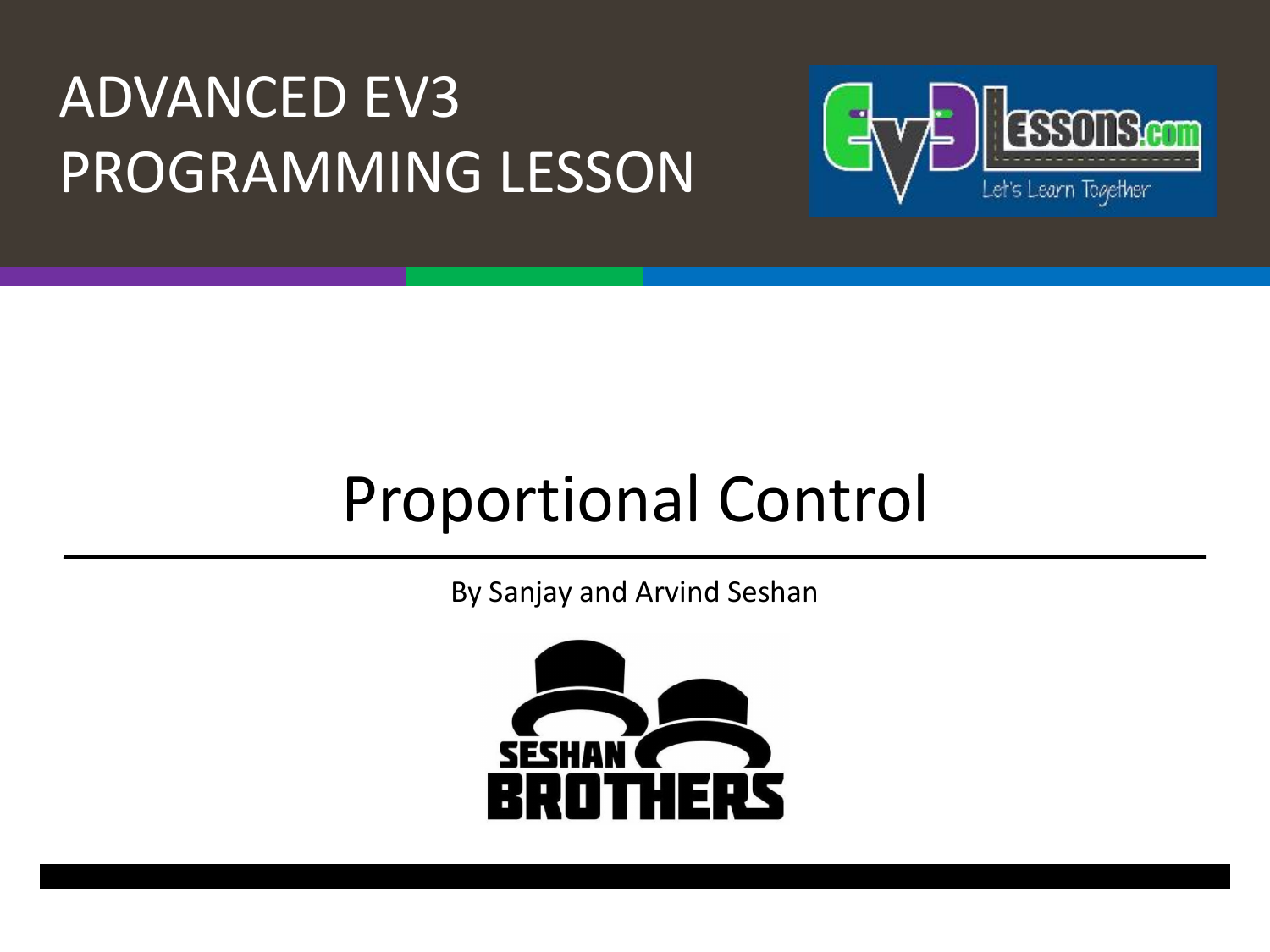## Lesson Objectives

- Learn what proportional control means and why to use it
- **7** Learn to apply proportional control to different sensors
- ì Prerequisites: Math Blocks, Color Sensor Calibration, Data Wires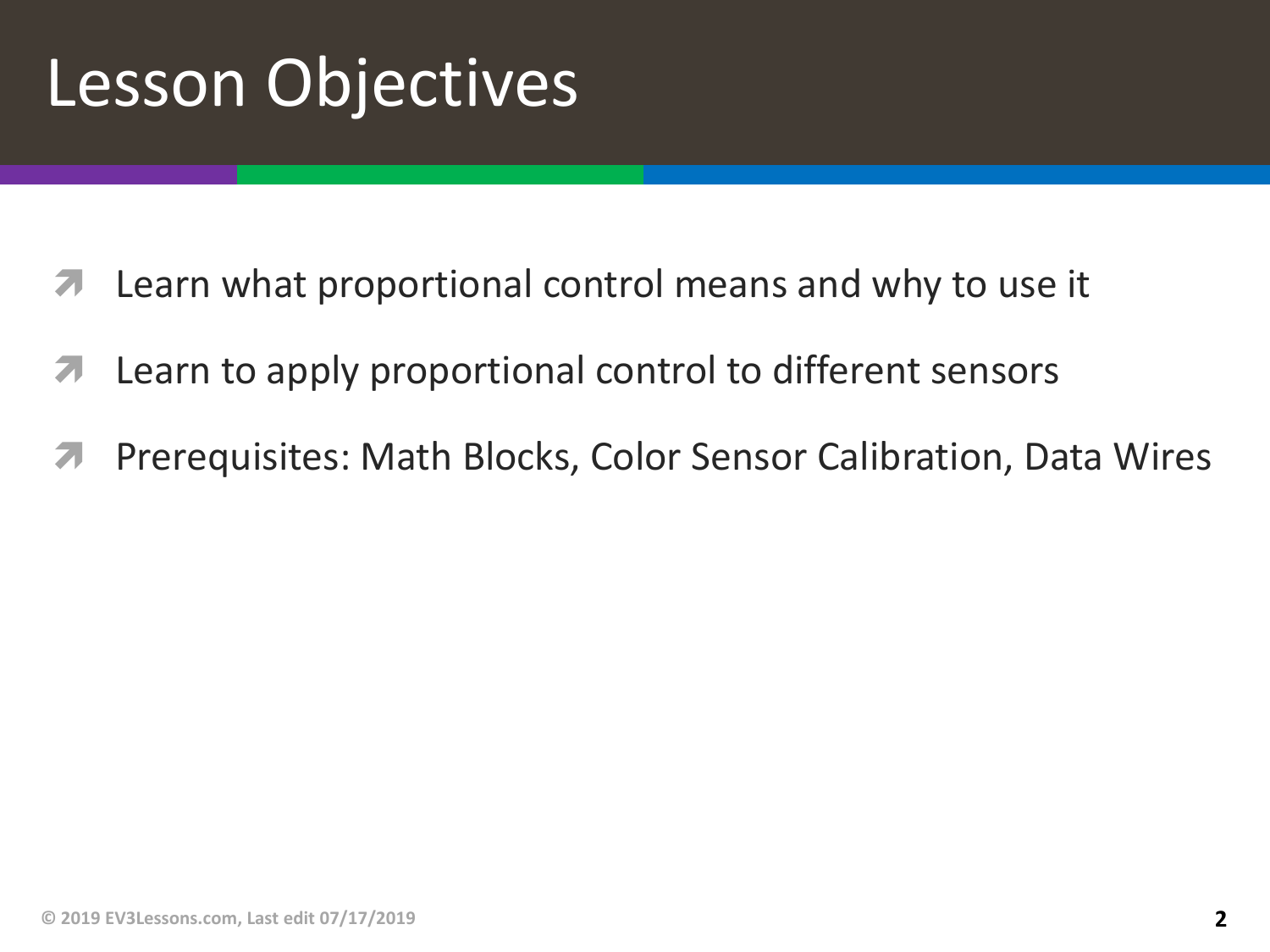## Learn and Discuss Proportional Control

- $\lambda$  Let's start with a game
- **7** Imagine that you blindfold one teammate. He or She has to get across the room as quickly as they can and stop exactly on a line drawn on the ground
- $\sqrt{ }$  The rest of the team has to give the commands.
- When your teammate is far away, the blindfolded person must move fast and take big steps. But as he gets closer to the line, if he keeps running, he will overshoot. So, you have to tell the blindfolded teammate to go slower and take smaller steps.
- $\blacktriangleright$  You have to program the robot in the same way!

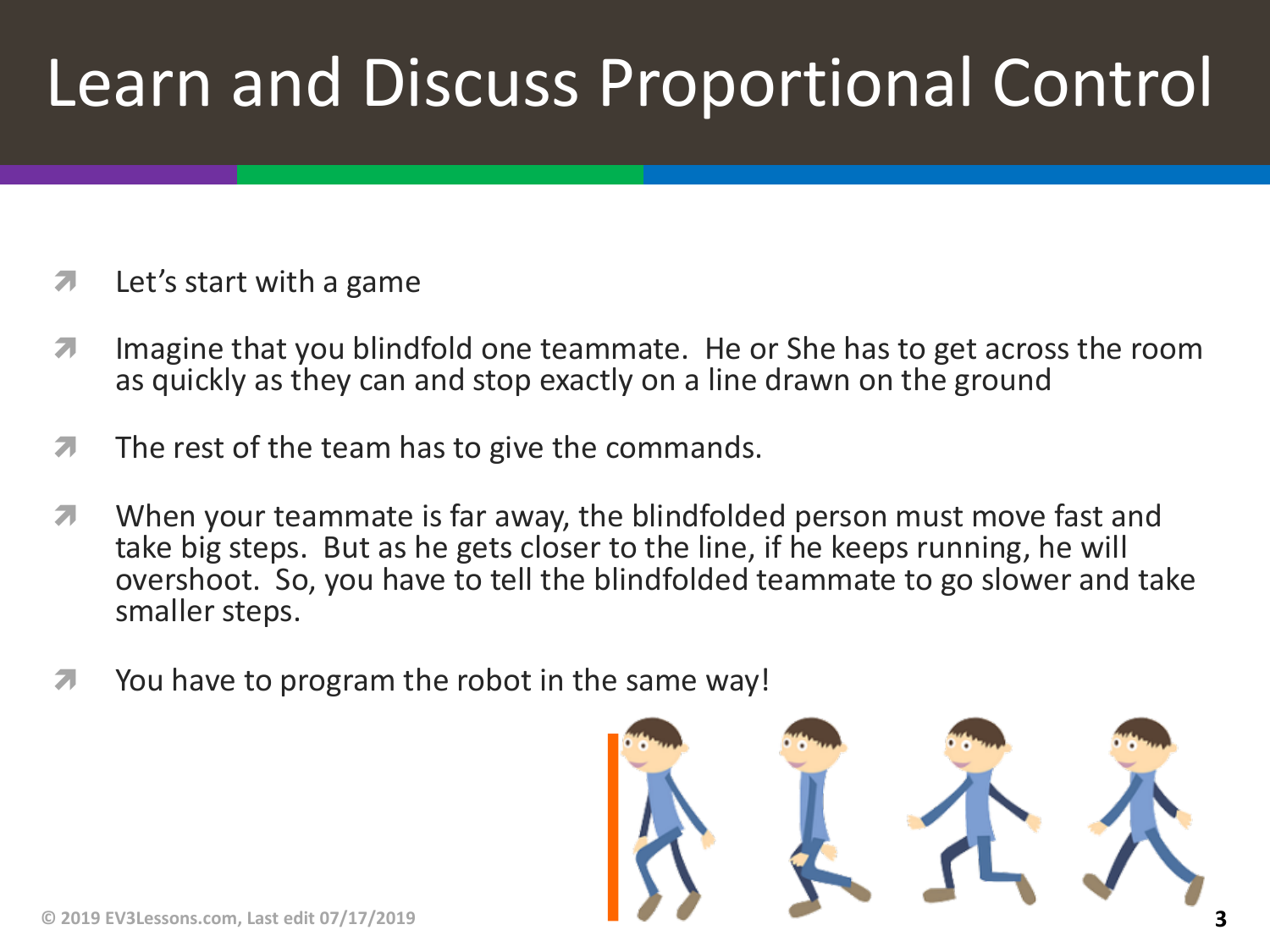# What Proportional Control Looks Like

- The Pseudocode for every proportional control program consists of two stages:
	- $\lambda$  Computing an error  $\rightarrow$  how far is the robot from a target
	- $\lambda$  Making a correction  $\rightarrow$  make the robot take an action that is proportional to the error (this is why it is called proportional control). You must multiply the error by a scaling factor to determine the correction.

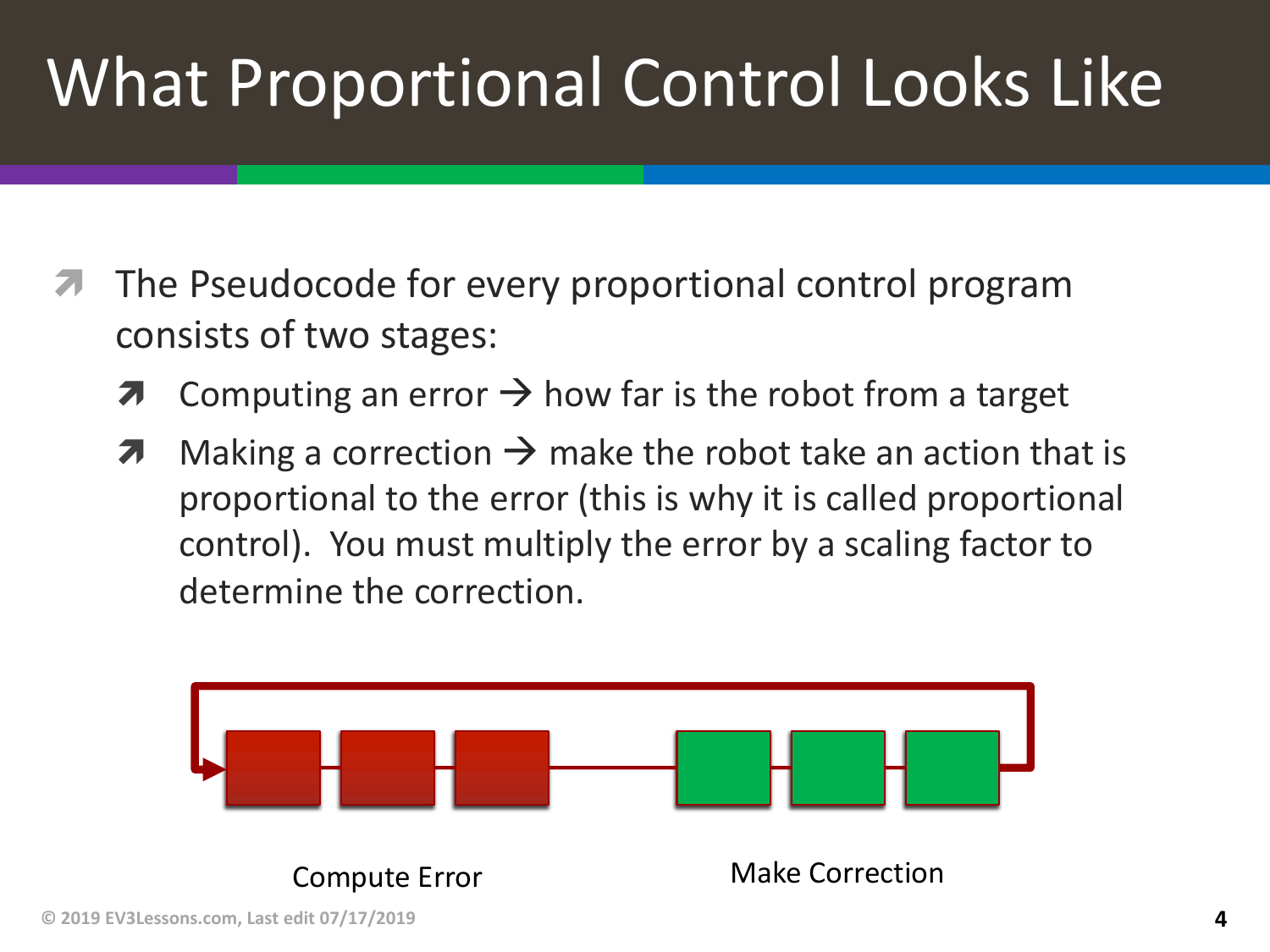# Challenge

- To learn how to use proportional control, create a Robot Follower program
	- **7** Use proportional control with the ultrasonic sensor to get the robot to stay 15cm away from the human at all times (even when the human moves)

| <b>Objective</b>           | <b>Error</b>                         | <b>Correction</b>             |
|----------------------------|--------------------------------------|-------------------------------|
| ' Get to a target distance | How many cm from target location     | Move faster based on distance |
| from human                 | (current distance – target distance) |                               |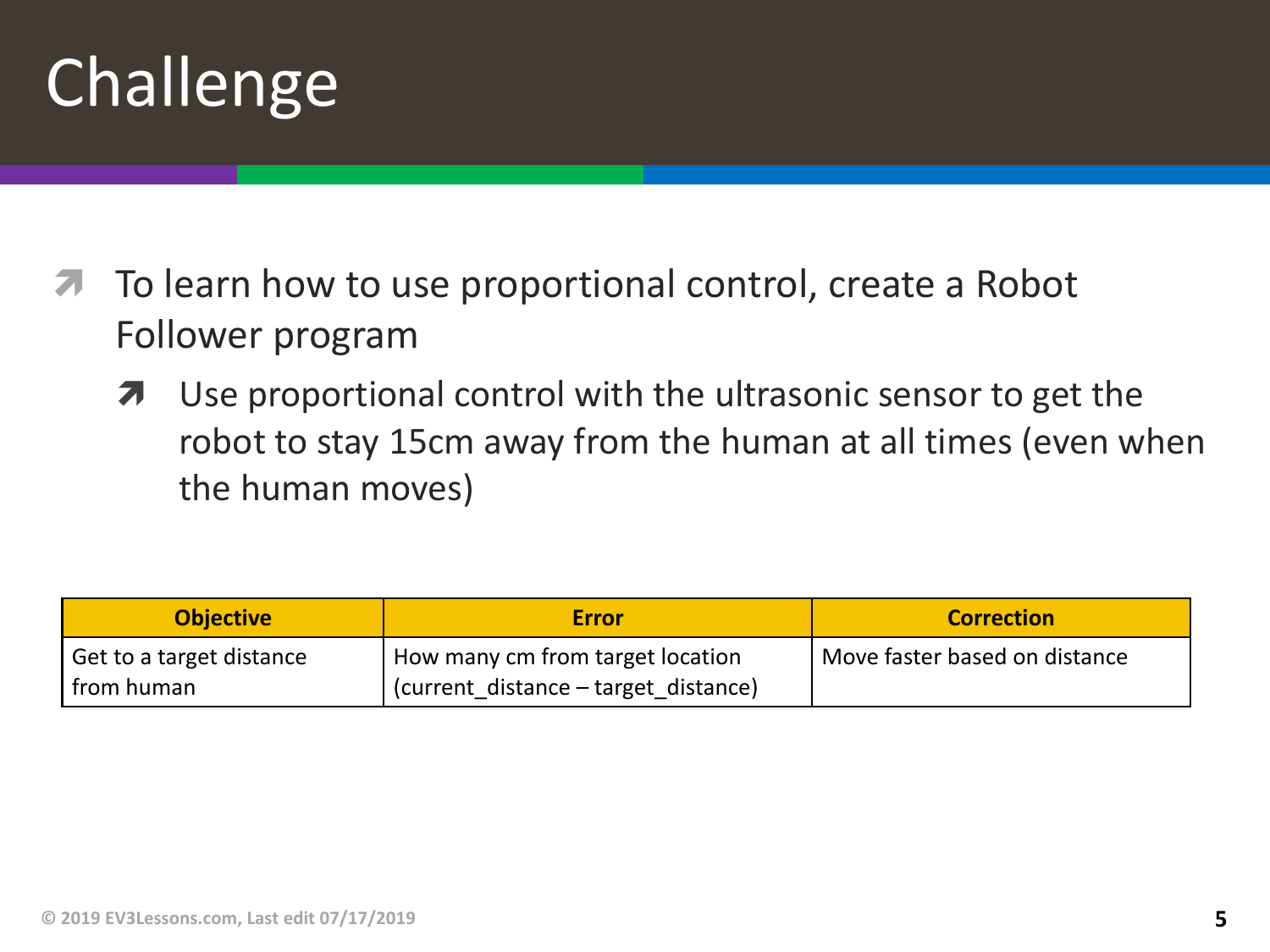# Challenge

| <b>Compute Error</b>                                                     | Subtracts 15<br>Read the<br>from the<br>Ultrasonic<br>current<br>sensor<br>distance |
|--------------------------------------------------------------------------|-------------------------------------------------------------------------------------|
| How many cm from target location<br>(current_distance - target_distance) | 15<br>error                                                                         |
| <b>Compute/Apply Correction</b>                                          | Multiplies error by 5<br>Apply the<br>computed power                                |
| Move faster based on distance                                            | $B + C$<br>x<br>error                                                               |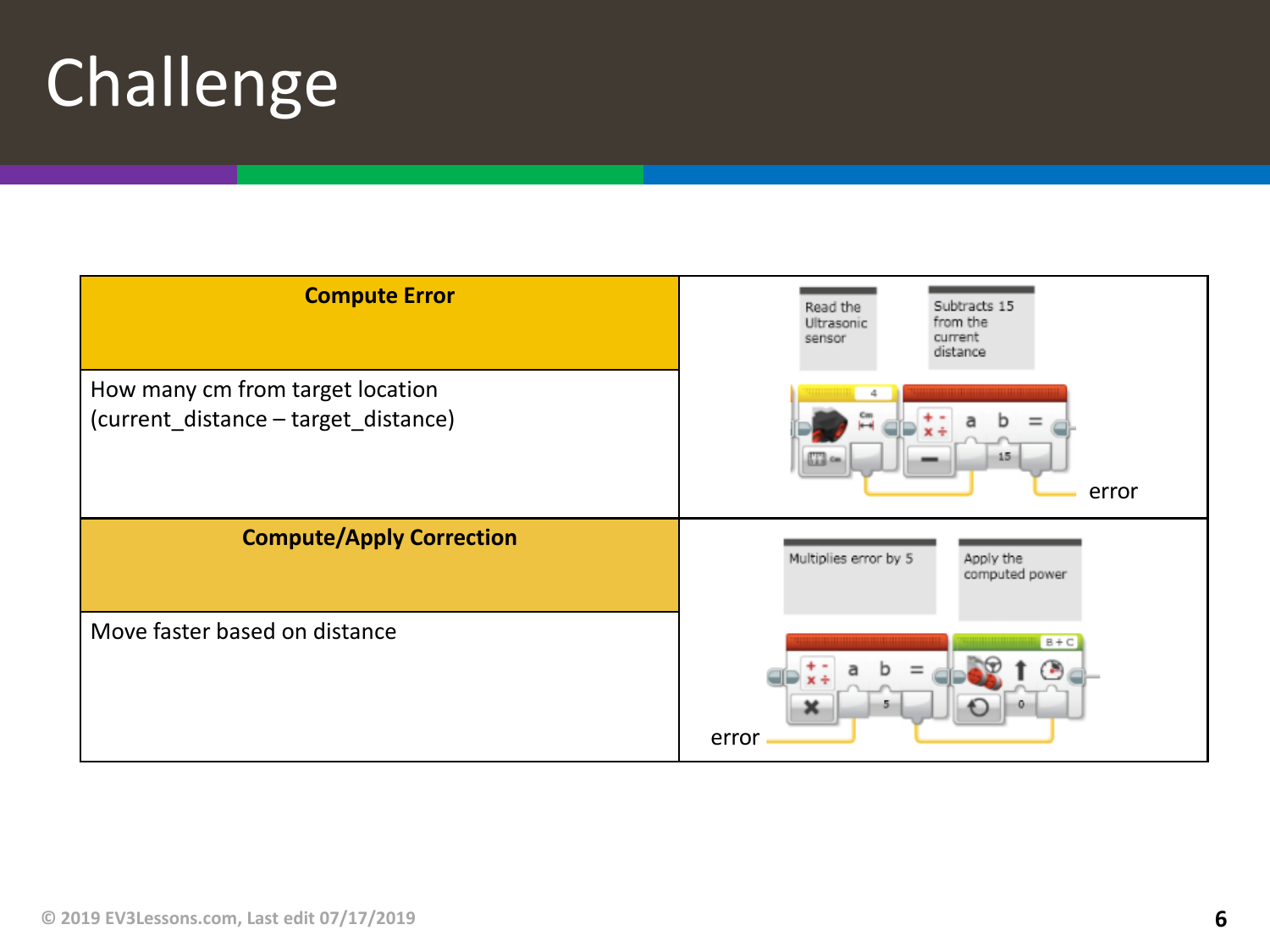#### Putting It All Together: Ultrasonic Robot Follower

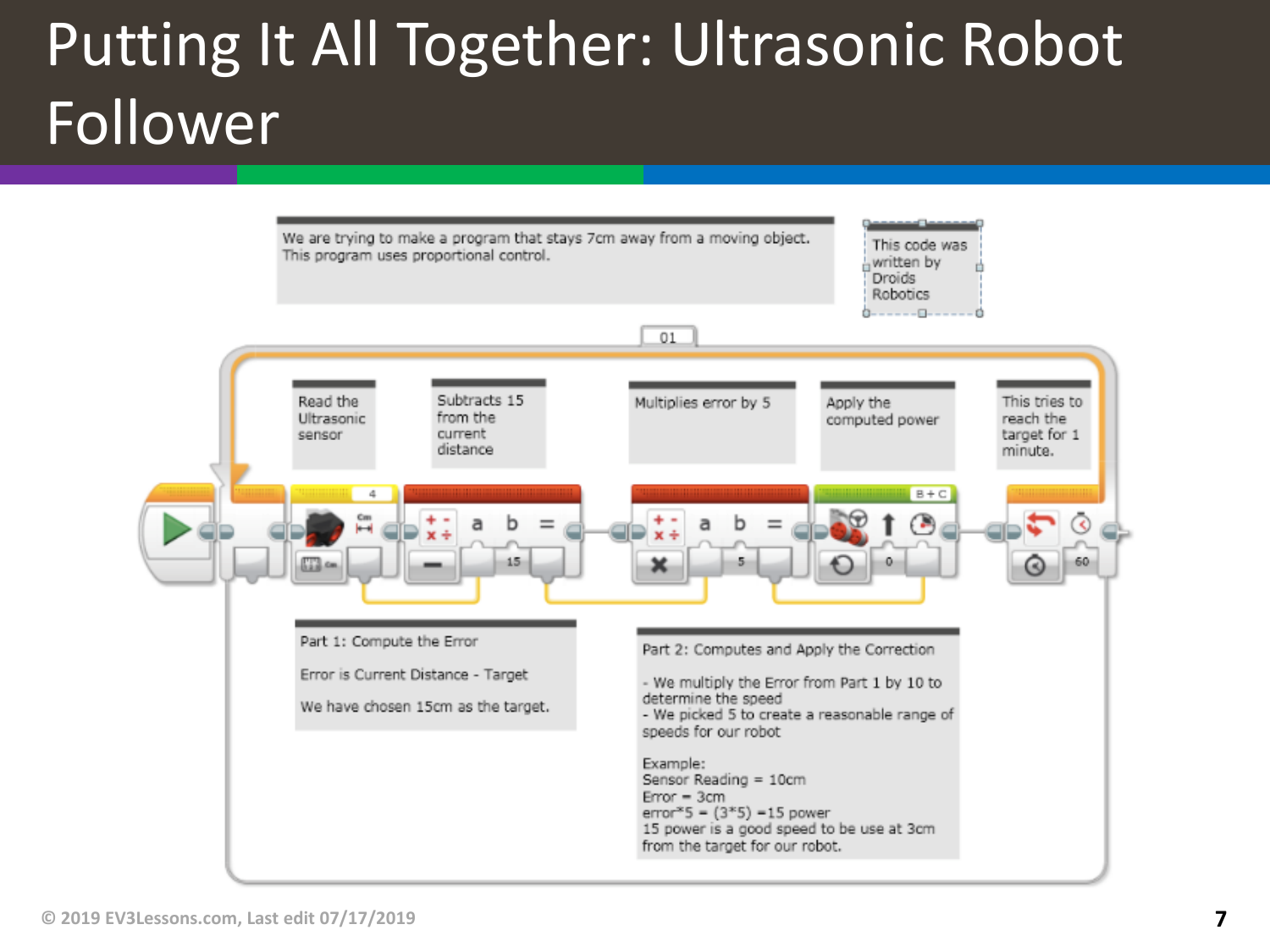### Discussion Guide

1. What does proportional control mean?

Ans. Moving more or less based on how far the robot is from the target distance

2. What do all proportional control code have in common? Ans. Computing an error and making a correction